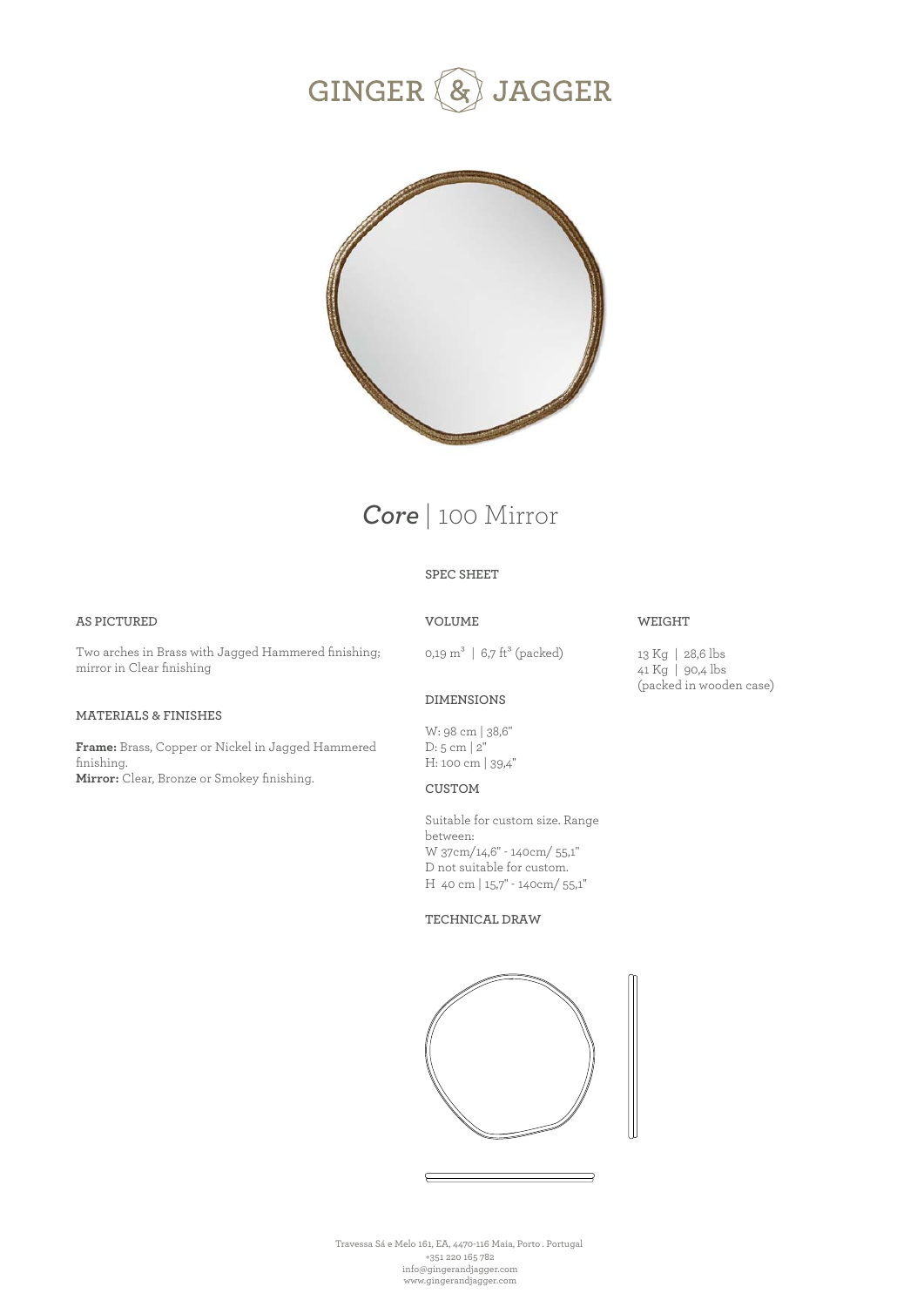# GINGER (& JAGGER





# **SPEC SHEET**

# **AS PICTURED**

Two arches in Brass with Jagged Hammered finishing; mirror in Clear finishing

# **MATERIALS & FINISHES**

**Frame:** Brass, Copper or Nickel in Jagged Hammered finishing. **Mirror:** Clear, Bronze or Smokey finishing.

# **VOLUME**

0,10  $m^3$  | 3,5 ft<sup>3</sup> (packed)

# **WEIGHT**

7 Kg | 15,4 lbs 24 Kg | 52,9 lbs (packed in wooden case)

# **DIMENSIONS**

W: 67 cm | 26,4'' D: 5 cm | 2'' H: 70 cm | 27,6''

# **CUSTOM**

Suitable for custom size. Range between: W 37cm/14,6" - 140cm/ 55,1" D not suitable for custom. H 40 cm | 15,7'' - 140cm/ 55,1"

#### **TECHNICAL DRAW**